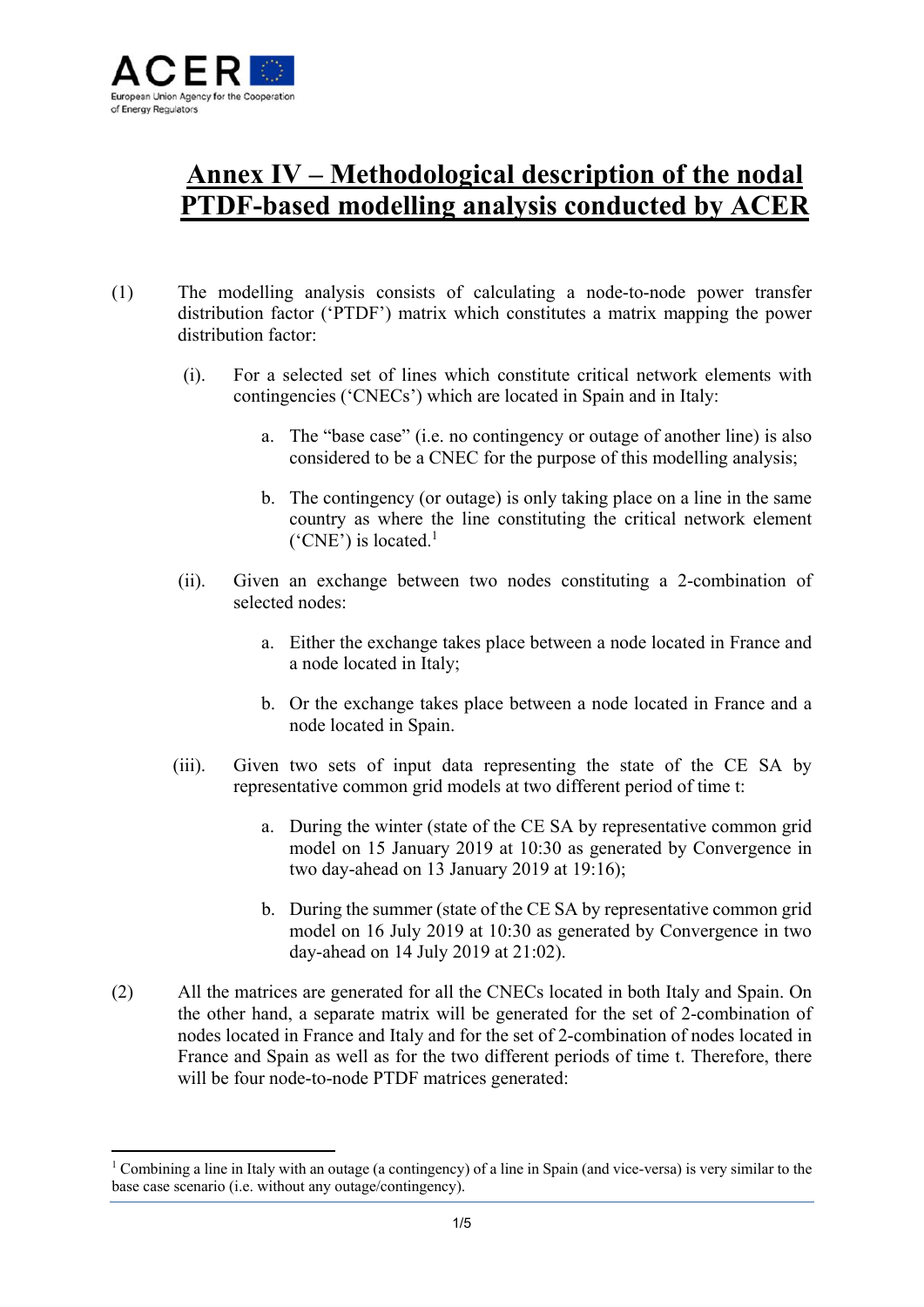

- A node-to-node PTDF matrix for all the selected CNECs (rows of the matrix) in relation to an exchange taking place between a node located in France and a node located in Italy (columns of the matrix) given the state of the CE SA in winter on 15 January 2019 at 10:30;
- A node-to-node PTDF matrix for all the selected CNECs (rows of the matrix) in relation to an exchange taking place between a node located in France and a node located in Spain (columns of the matrix) given the state of the CE SA in winter on 15 January 2019 at 10:30;
- A node-to-node PTDF matrix for all the selected CNECs (rows of the matrix) in relation to an exchange taking place between a node located in France and a node located in Italy (columns of the matrix) given the state of the CE SA in summer on 16 July 2019 at 10:30;
- A node-to-node PTDF matrix for all the selected CNECs (rows of the matrix) in relation to an exchange taking place between a node located in France and a node located in Spain (columns of the matrix) given the state of the CE SA in summer on 16 July 2019 at 10:30.
- (3) As regards the selection of lines (CNECs), ACER (i) only considered all the lines located in Italy and Spain operating at nominal voltage higher than or equal to 380 kV included in the common grid models and (ii) calculated, for each of these lines, the Line Outage Distribution Factors ('LODFs'). LODFs represent the sensitivity of the active power flow due to the topology changes (outages). They determine which outages are critical for the selected line. The selection criterion was to keep, for each line (i.e*.* in the base case, without contingency), only outages leading to an absolute value of the LODF greater than or equal to 5%.
	- LODFs are a function of the nodal PTDFs. The LODF matrix has a row for each critical network element and a column for each contingency. An element LODF*l,k* gives the change in power flow through line *l* in case of an outage of line k.
	- The nodal PTDF matrix describes the linear relation between the net power injections into the grid and the active power through the lines. The nodal PTDF matrix has a row for each line in the network and a column for each node. An element PTDF*l,k* gives the change in power flow through line *l* caused by an additional injection of 1 MW at node *k* and a withdrawal of the same amount at the reference node.<sup>2</sup>
	- LODF values are calculated separately for Italy and Spain as well as for the two different periods of time (winter and summer). The only input necessary to calculate these LODF values are the topology of the network (i.e. which lines are connected to which nodes) and the electrical reactance of the lines expressed in

<sup>&</sup>lt;sup>2</sup> This reference node may be chosen arbitrarily in the network as the resulting DC load flow does not depend on this selection. Only one node in the network is given this role of reference node. This comes from the constraint, based on Kirchhoff's law, for which the sum of all injections and withdrawals across the whole network has to be zero.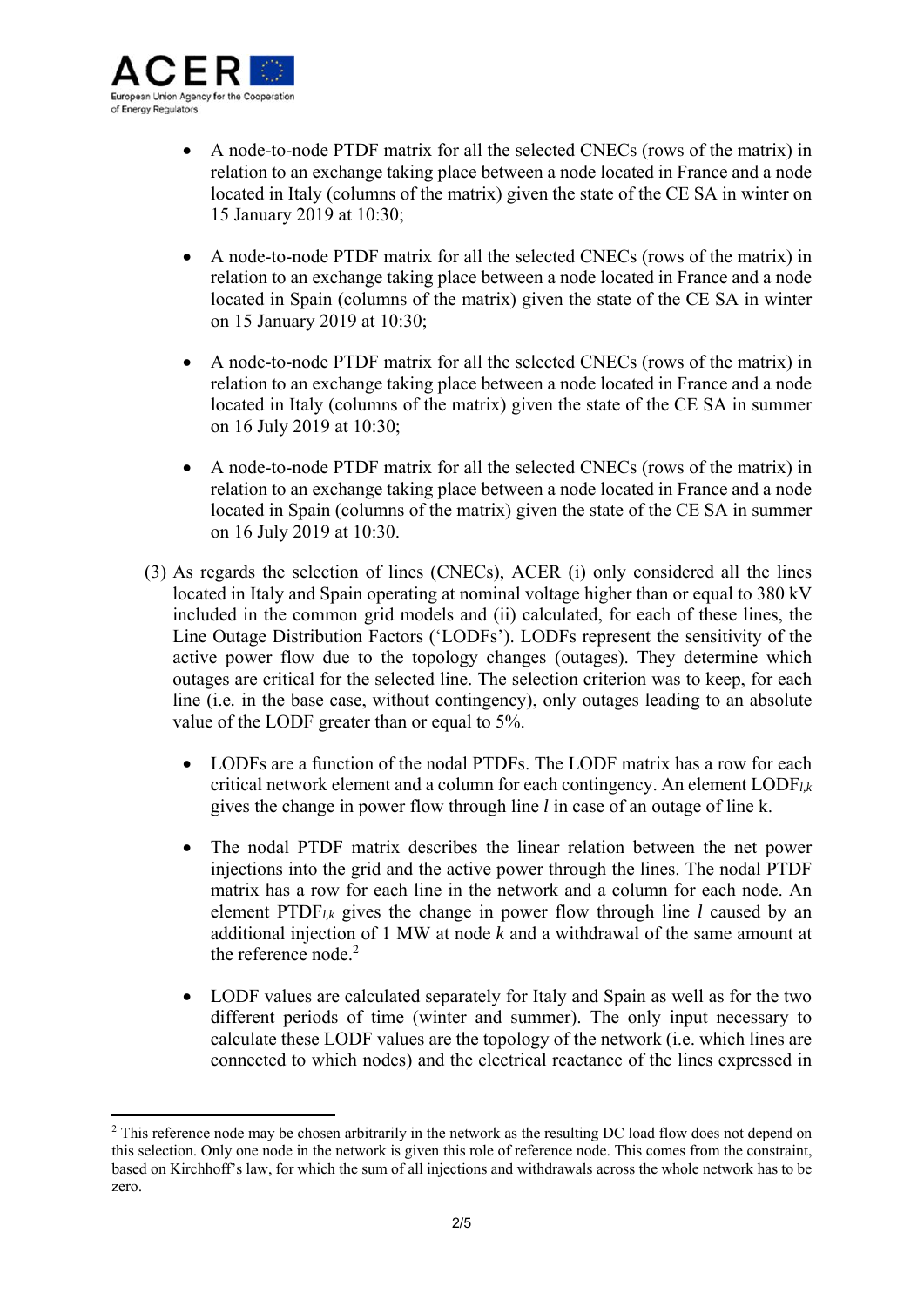

 $\Omega$  (ohms). More precisely, the exogenous variables necessary for the calculation which are extracted from the common grid model are the following:  $3$ 

- o For the nodes: (i) Node (code); (ii) Node type code; and (iii) Voltage.
- o For the lines: (i) Node 1 (code); (ii) Node 2 (code); and (iii) Reactance  $X(\Omega)$ .
- The total number of possible CNECs were:
	- o Under the winter scenario: 99.856 Spanish CNECs and 113.569 Italian CNECs (i.e. a total of 213.425 for both Spain and Italy);
	- o Under the summer scenario: 99.856 Spanish CNECs and 114.244 Italian CNECs (i.e. a total of 214.100 for both Spain and Italy).
- There were only 20.482 CNECs under the winter scenario and 12.137 CNECs under the summer scenario with a LODF larger than 5%.
- Based on these selected CNECs, nodal PTDFs for French, Italian and Spanish nodes were then calculated in order to generate node-to-node PTDF matrices.
- (4) As regards the selection of the nodes, ACER only considered all the PU (or PV) nodes (i.e*.* nodes with a constant active power generation and a constant voltage, generally representing generation units) located in France, Italy and Spain operating at nominal voltage higher than or equal to 380 kV as included in common grid model:
	- Under the winter scenario: there are 67 selected nodes in France, 46 selected nodes in Italy and 73 selected nodes in Spain, leading to:
		- o 3.082 combination for the exchange between a node located in France and a node located in Italy;<sup>4</sup>
		- o 4.891 combination for the exchange between a node located in France and a node located in Spain.<sup>5</sup>
	- Under the summer scenario: there are 56 selected nodes in France, 42 selected nodes in Italy and 69 selected nodes in Spain, leading to:
		- o 2.352 combination for the exchange between a node located in France and a node located in Italy;<sup>6</sup>
		- o 3.864 combination for the exchange between a node located in France and a node located in Spain.7

<sup>&</sup>lt;sup>3</sup> See UCTE data exchange format for load flow and three phase short circuit studies, pp. 7-8.<br><sup>4</sup> 3.082 = 67 \* 46

 $43.082 = 67 * 46$ 

 $54.891 = 67 * 73$ 

 $62.352 = 56 * 42$ 

 $73.864 = 56 * 69$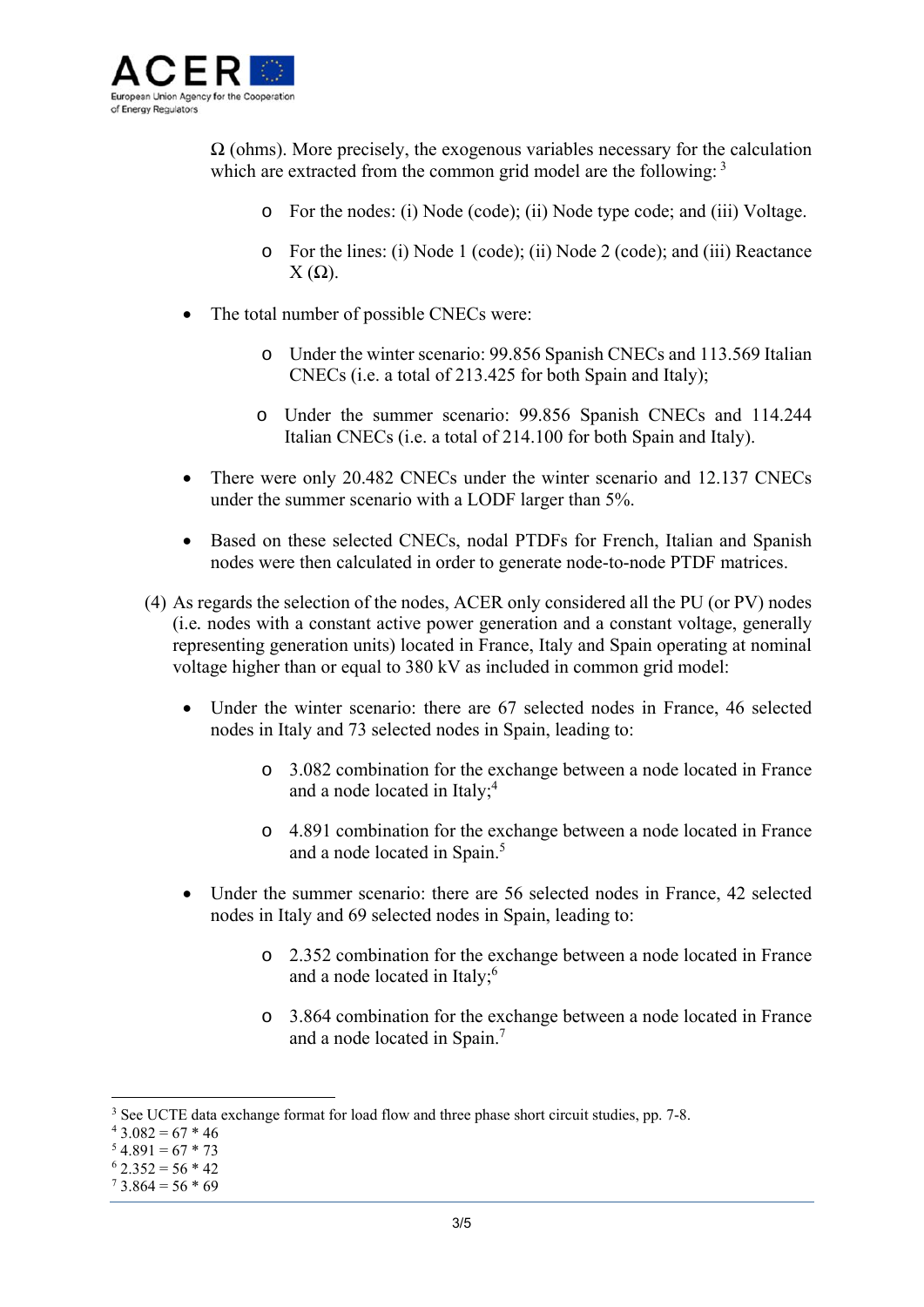

- Using an exchange between two cross-border nodes which are both generation units reflects the idea of using remedial actions (countertrading or redispatching) where the production at one node is increased and the production at the other node is decreased.
- (5) As regards the calculation of the node-to-node PTDF matrices, this calculation takes place in two steps:
	- First step: for each scenario (winter and summer), a nodal PTDF matrix is created for the selected nodes of each country:
		- o Under the winter scenario:
			- the nodal PTDF matrix of France consists of 20.482 rows (the selected CNECs for both Italy and Spain) and 67 columns (the selected nodes for France);
			- the nodal PTDF matrix of Italy consists of 20.482 rows (the selected CNECs for both Italy and Spain) and 46 columns (the selected nodes for Italy);
			- the nodal PTDF matrix of Spain consists of 20.482 rows (the selected CNECs for both Italy and Spain) and 73 columns (the selected nodes for Spain).
		- o Under the summer scenario:
			- $\blacksquare$  the nodal PTDF matrix of France consists of 12.137 rows (the selected CNECs for both Italy and Spain) and 56 columns (the selected nodes for France);
			- $\blacksquare$  the nodal PTDF matrix of Italy consists of 12.137 rows (the selected CNECs for both Italy and Spain) and 42 columns (the selected nodes for Italy);
			- $\bullet$  the nodal PTDF matrix of Spain consists of 12.137 rows (the selected CNECs for both Italy and Spain) and 69 columns (the selected nodes for Spain).
		- o The only input necessary to calculate these nodal PTDF matrices are the topology of the network (i.e. which lines are connected to which nodes) and the electrical reactance of the lines expressed in  $\Omega$  (ohms). More precisely, the exogenous variables necessary for the calculation which are extracted from the common grid model are the following:  $8$ 
			- For the nodes: (i) Node (code); (ii) Node type code; and (iii) Voltage.

<sup>&</sup>lt;sup>8</sup> See UCTE data exchange format for load flow and three phase short circuit studies, pp. 7-8.